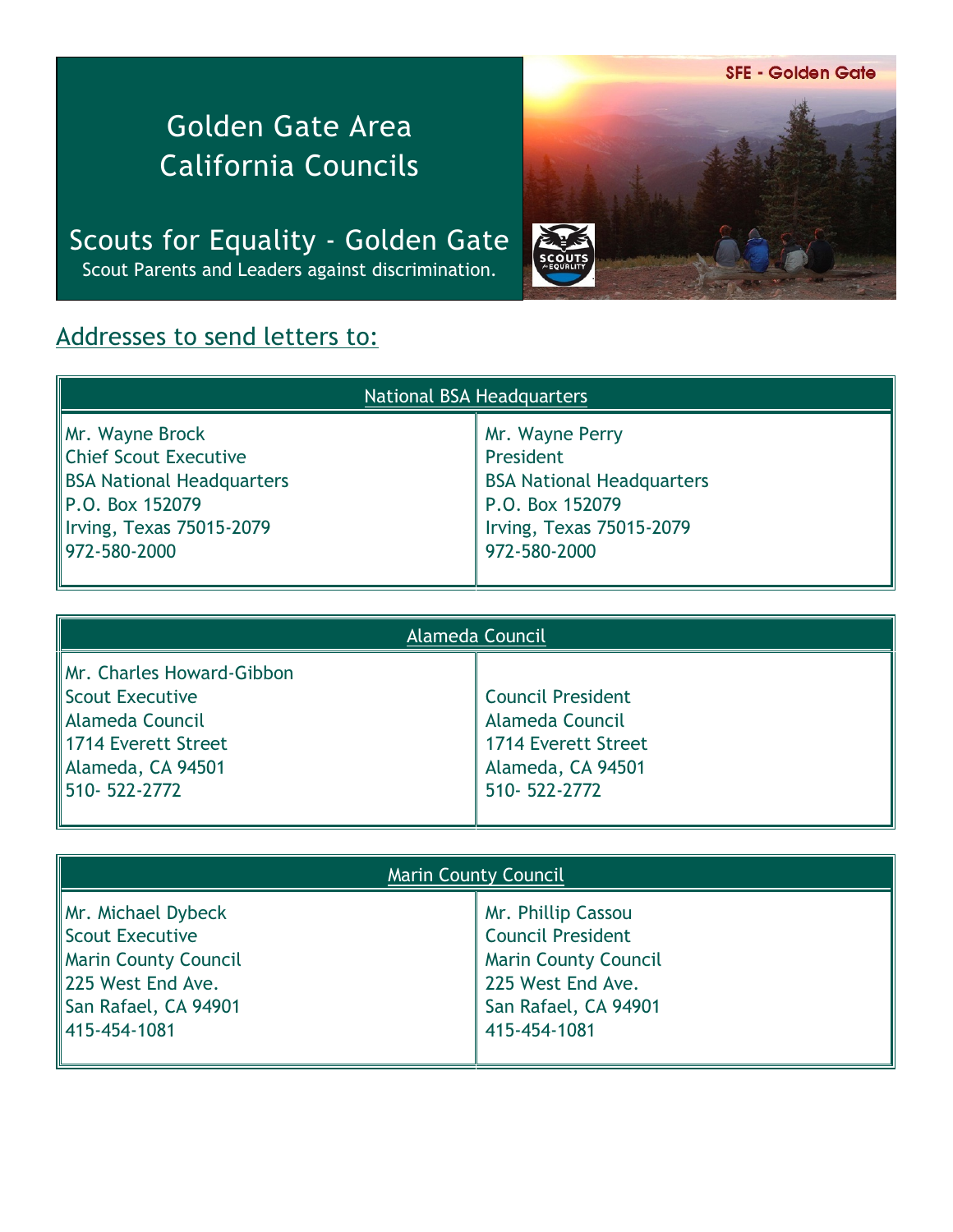| Mount Diablo Silverado Council                                                                                                                                       |                                                                                                                                                                         |  |
|----------------------------------------------------------------------------------------------------------------------------------------------------------------------|-------------------------------------------------------------------------------------------------------------------------------------------------------------------------|--|
| Mr. John Fenoglio<br>Scout Executive<br>Mt. Diablo Silverado Council<br>800 Ellinwood Way<br>Pleasant Hill, CA 94523<br>925-674-6150<br>  john.fenoglio@scouting.org | Mr. Lou Paulson<br><b>Council President</b><br>Mt. Diablo Silverado Council<br>800 Ellinwood Way<br>Pleasant Hill, CA 94523<br>925-674-6100<br>lou.paulson@scouting.org |  |

| Pacific Skyline Council                                                                                                                                           |                                                                                                                                              |
|-------------------------------------------------------------------------------------------------------------------------------------------------------------------|----------------------------------------------------------------------------------------------------------------------------------------------|
| Mr. Brian Curtis<br>Scout Executive<br>Pacific Skyline Council<br>1100 Chess Drive<br>Foster City, CA 94404<br>650-341-5633 ext. 100<br>brian.curtis@scouting.org | Mr. Garth Pickett<br><b>Council President</b><br><b>Pacific Skyline Council</b><br>1100 Chess Drive<br>Foster City, CA 94404<br>650-341-5633 |

| <b>Piedmont Council</b>                                                                                                       |                                                                                                                                      |
|-------------------------------------------------------------------------------------------------------------------------------|--------------------------------------------------------------------------------------------------------------------------------------|
| Ms. Josephine Pegrum Hazelett<br>Scout Executive<br>Piedmont Council<br>10 Highland Way<br>Piedmont, CA 94611<br>510-547-4493 | Mr. Randy Litteneker<br><b>Council President</b><br><b>Piedmont Council</b><br>10 Highland Way<br>Piedmont, CA 94611<br>510-547-4493 |

| San Francisco Bay Area Council |                                |  |
|--------------------------------|--------------------------------|--|
| Mr. Kenneth C. Mehlhorn        | Mr. Rick Pickering             |  |
| Scout Executive                | <b>Council President</b>       |  |
| San Francisco Bay Area Council | San Francisco Bay Area Council |  |
| 1001 Davis Street              | 1001 Davis Street              |  |
| San Leandro, CA 94577          | San Leandro, CA 94577          |  |
| 1510-577-9000                  | 510-577-9000                   |  |